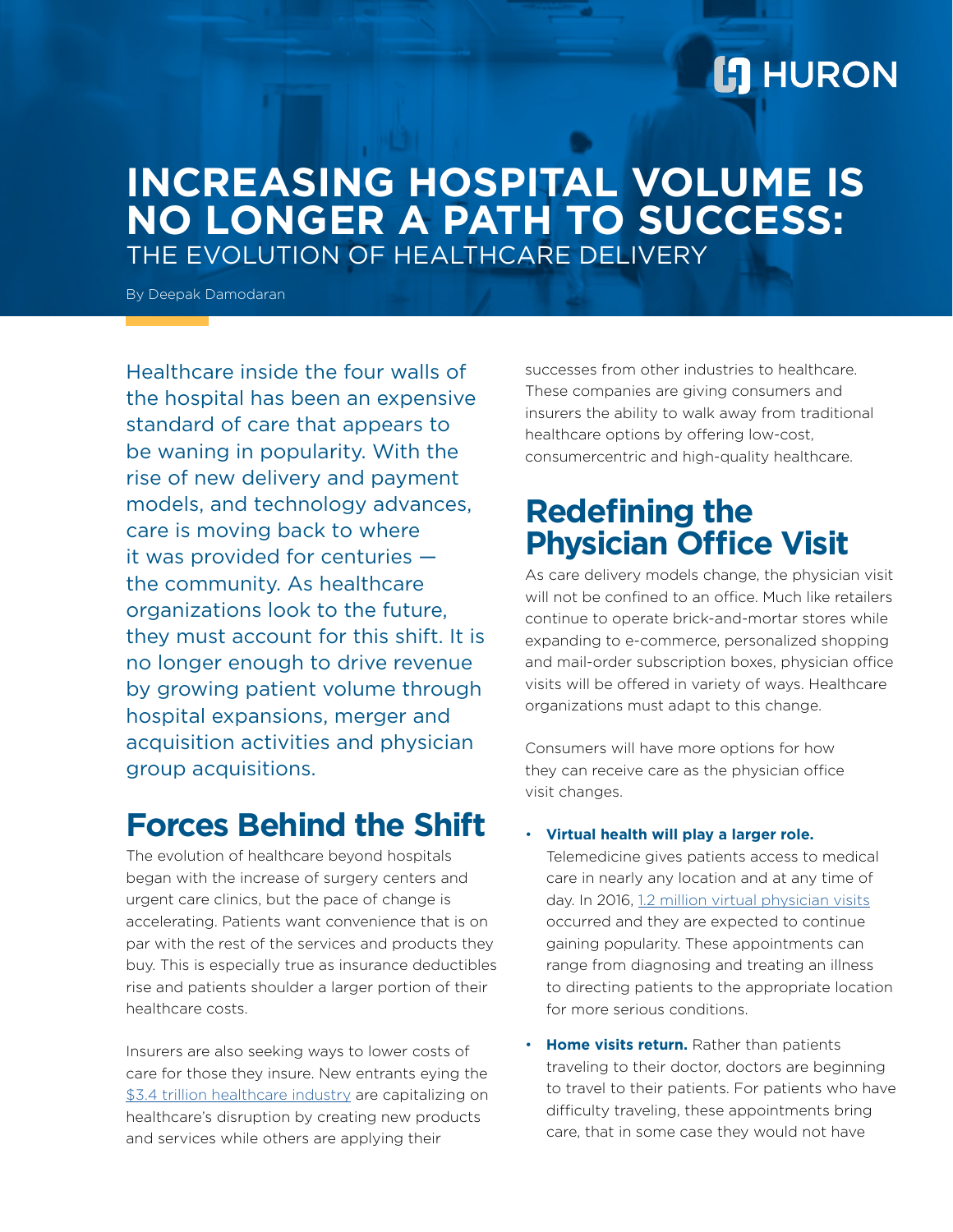otherwise received, to their home. For example, a home visit from [Heal](https://heal.com/) costs \$99. Patients select the physician they want to see, allowing them to develop a consistent relationship with a provider.

• **Care delivery will shift.** Retail clinics are a lowercost alternative to a doctor's visits. The [pending acquisition of Aetna by CVS](https://www.cnbc.com/2017/11/30/cvs-nears-deal-to-buy-aetna-for-around-66-billion-report.html)  [Health](https://www.cnbc.com/2017/11/30/cvs-nears-deal-to-buy-aetna-for-around-66-billion-report.html) could transform the patient-provider relationship. Aetna could incentivize those enrolled in its healthcare plan to go to CVS Minute Clinics for care rather than their primary care physician. If this model takes hold, patient volumes will shift away from physicians to retailers.

# **Testing Without Boundaries**

In Wisconsin, an MRI performed in a hospital costs \$1,500 more than the same scan performed at a free-standing imaging setting. By March 2018, Anthem will stop paying for MRI and CT scans performed in hospital settings in 13 states unless they are medically necessary. While hospitals can still profit from MRIs at their free-standing imaging centers, the question becomes: How do healthcare organizations profit when imaging no longer requires a physical building, but simply a mobile device and an app? The same can be true for many lab and pathology services.

These services will leave the traditional brick-andmortar settings as new technologies empower consumers with choice.

• **Low-cost, portable devices will increase access to testing.** Portable devices that sync with mobile devices will provide realtime assessments of medical conditions by performing some labs tests, MRI scans, ultrasounds and pathology tests wherever it is most convenient for patients. A [new technology](https://www.smithsonianmag.com/innovation/34-smartphone-assisted-device-could-revolutionize-disease-testing-180954280/)  that's costs \$34 to manufacture uses a tiny device that plugs into a smartphone to perform

lab tests for a variety of conditions including HIV, some infectious diseases and some cancer markers in just 15 minutes.

• **Using artificial intelligence (AI) for imaging.** Machine learning is moving into the healthcare space as algorithms detect health conditions. This has the potential to drastically transform imaging. [Zebra Medical Vision](http://www.popewoodhead.com/) has developed software that reads images and detects abnormalities faster than humans and for a fraction of the cost. It will cost \$1 for a scan to be read by this software.

• **Real-time patient monitoring.** For those with chronic diseases, monitoring their conditions can be a challenge. Apple is creating a technology that would allow the [Apple Watch](https://www.cnbc.com/2017/04/12/apple-working-on-glucose-sensors-diabetes-treatment.html)  [to monitor blood sugar levels.](https://www.cnbc.com/2017/04/12/apple-working-on-glucose-sensors-diabetes-treatment.html) This would allow for continuous, noninvasive glucose regulation that could alert patients when their glucose levels are low so they can self-manage their care. Data could also be sent to their electronic health record (EHR) providing physicians with real-time updates on their patients.

## **Moving Care Out of the Hospital**

The average length of stay at a hospital ranges from [4.5-5.5 days.](https://www.beckershospitalreview.com/lists/230-hospital-benchmarks-2017.html) In 1980, it was [7.3 days](https://www.nytimes.com/2016/01/05/upshot/the-hidden-financial-incentives-behind-your-shorter-hospital-stay.html). While patients today are older and sicker, bundled payments and value-driven growth are shifting care from hospitals to lower cost locations. While urgent care centers have scooped up volume from emergency departments and many surgeries are performed in ambulatory surgery centers, care that is common in the hospital today will continue to move to lower-cost, convenient locations.

Care provided in the hospital will shift as new alternatives emerge.

• **Remote patient monitoring will be key.** Technologies to monitor patients after discharge are gaining popularity. Not only does